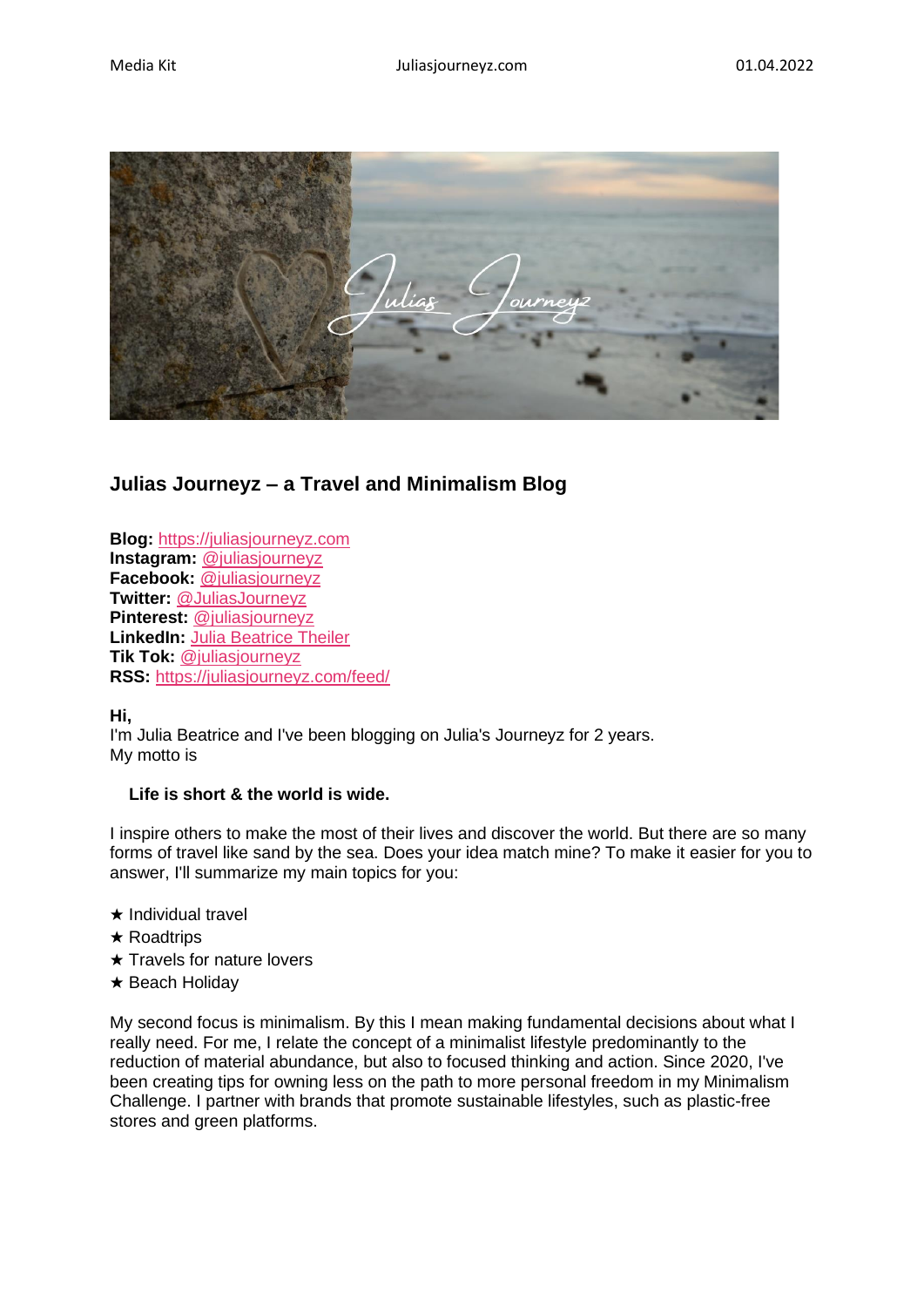### **Services**

### **Individual research trips, Press trips/blogger trips in Germany and worldwide**

For destinations, city marketing, travel regions, tourism associations, initiatives, hotels and providers of travel activities, concepts as well as solutions, I write informative and authentic articles on my blog and share them on social media (links = dofollow; labeling as [advertising] according to the guidelines of the German media authorities; remuneration preferably monetary according to written agreement - but at least by covering travel, hotel and entry costs). On a fee basis, I also create content for your website, such as guest articles or focus pages.

#### **Affiliate Marketing**

Via platforms like Awin I support your products and campaigns with the help of affiliate links. Here I pay attention to the quality of our affiliate partnership by regularly and in detail looking at your offers and always including the latest and trendiest products & campaigns from you.

#### **Publication of links and guest articles on Julia's Journeyz**

I publish guest articles and links exclusively against monetary compensation, as long as it is not a cross-linking with another blog.

Another important requirement is the relevance of the topic for my readers. I check the thematic fit in each individual case to see whether the content of the advertorial/link is seamlessly integrated into my topics. Only then are (possibly time-limited) dofollow links possible.

#### **Content Creation**

As an influencer, I support brands on social media through content creation, tagging and/or linking in exchange for compensation (as well as, if thematically appropriate: presentation of individual coupons in exchange for commission (min. 15%), no product tests without a commission model; labeling as ad/advertisement according to the guidelines of the German media authorities as well as the respective social network).



## **Target groups**

My main target group is Generation X, Y and Z: more than 33% of my readers are 25 to 34 years old, 21% are 35 to 44 years old and 13% are 45 to 54 years old. Generation Z between the ages of 18 and 24 represents more than 17% of my readers. My readers are travel buffs, media-savvy, with a particular enthusiasm for social media. They like to learn about new things and are therefore open to new products. They are brand-conscious and value-driven